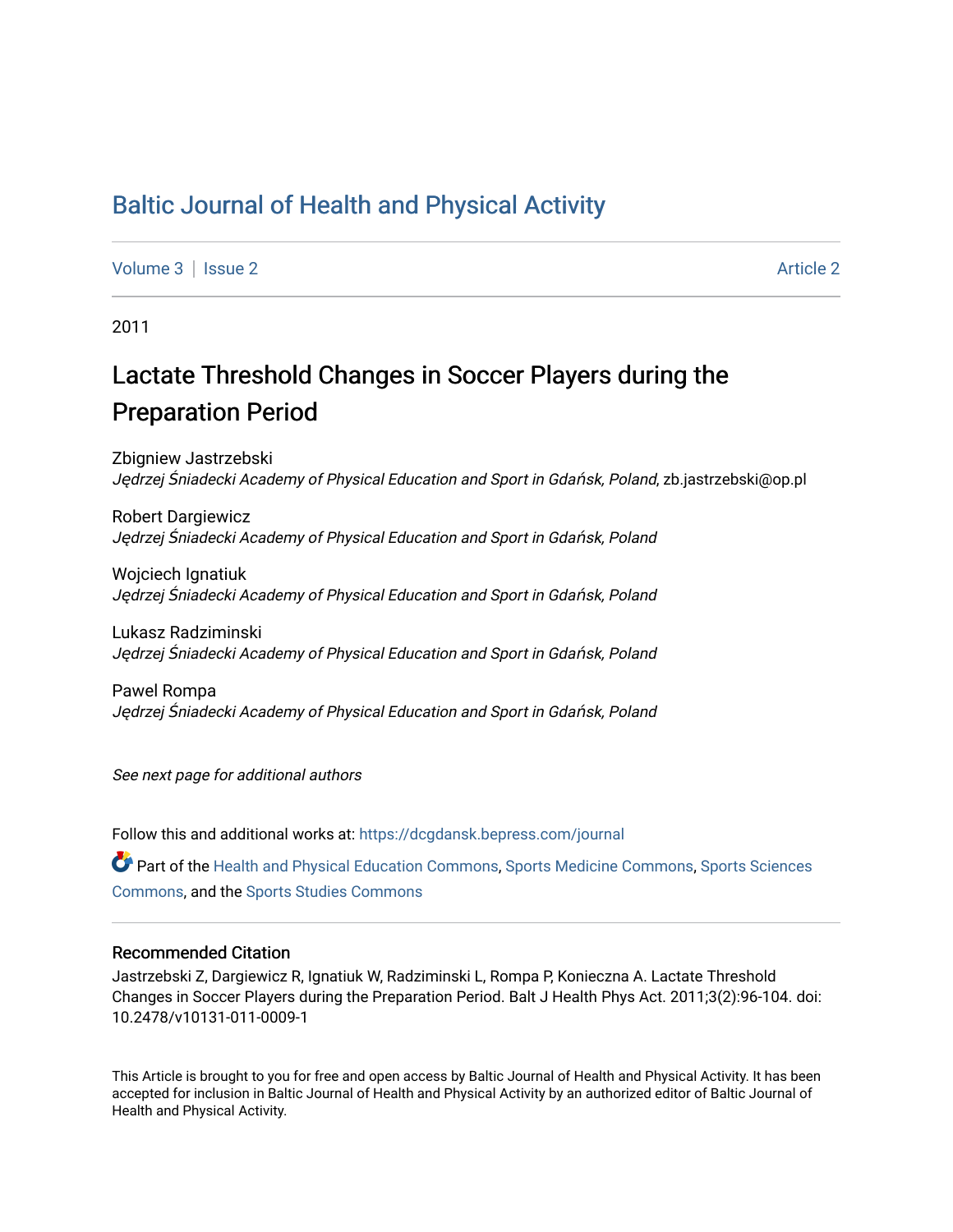# Lactate Threshold Changes in Soccer Players during the Preparation Period

#### Authors

Zbigniew Jastrzebski, Robert Dargiewicz, Wojciech Ignatiuk, Lukasz Radziminski, Pawel Rompa, and Anna Konieczna

This article is available in Baltic Journal of Health and Physical Activity: [https://dcgdansk.bepress.com/journal/vol3/](https://dcgdansk.bepress.com/journal/vol3/iss2/2) [iss2/2](https://dcgdansk.bepress.com/journal/vol3/iss2/2)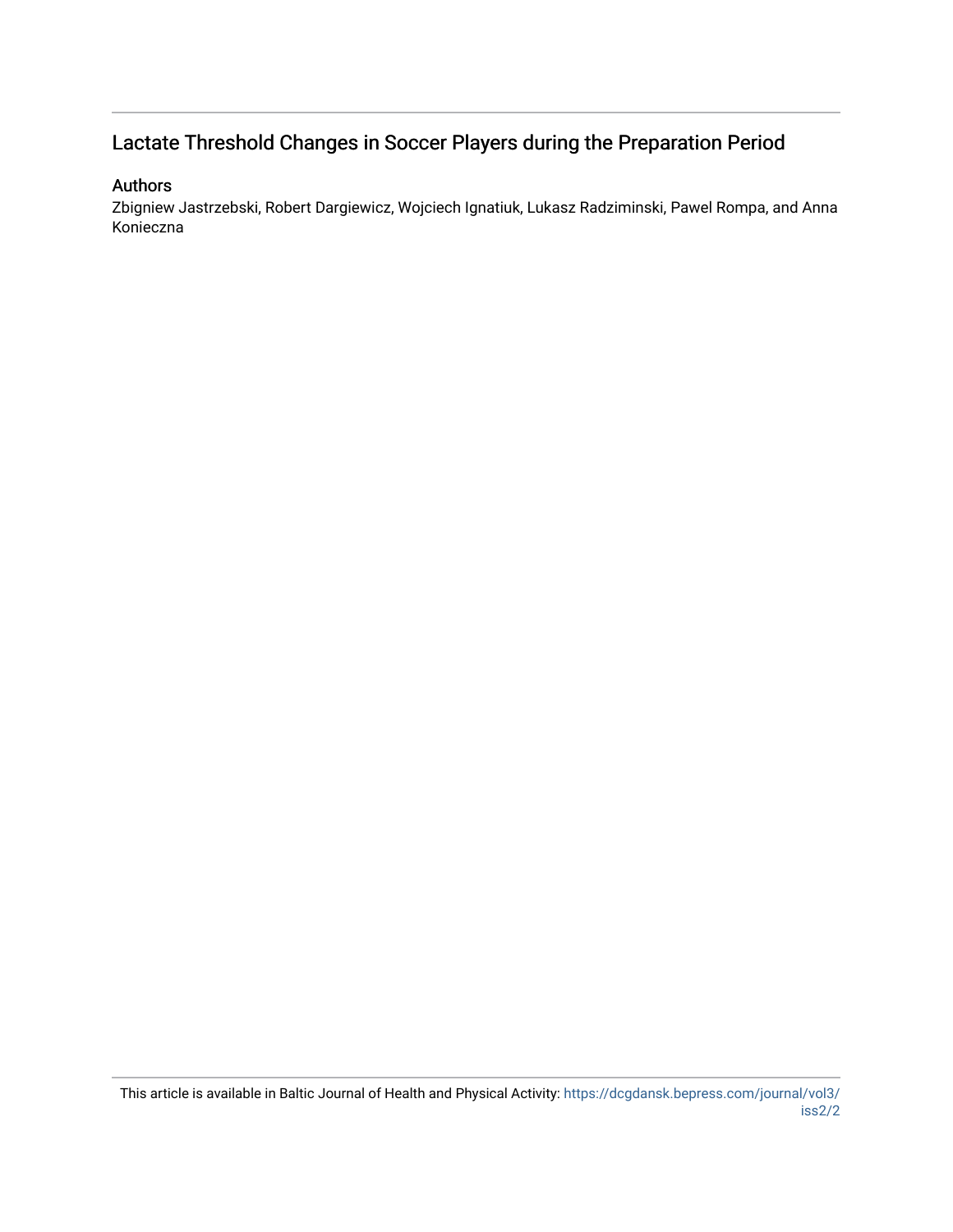|                                                                                                                                 | Lactate Threshold Changes in Soccer Players<br>during the Preparation Period                                                                                                                                                                                                                                                                                                                                                                                                                                                                                                                                                               |
|---------------------------------------------------------------------------------------------------------------------------------|--------------------------------------------------------------------------------------------------------------------------------------------------------------------------------------------------------------------------------------------------------------------------------------------------------------------------------------------------------------------------------------------------------------------------------------------------------------------------------------------------------------------------------------------------------------------------------------------------------------------------------------------|
|                                                                                                                                 | DOI: 10.2478/v10131-011-0009-1                                                                                                                                                                                                                                                                                                                                                                                                                                                                                                                                                                                                             |
| <b>Authors' Contribution:</b><br>A - Study Design<br>B - Data Collection<br>C - Statistical Analysis<br>D - Data Interpretation | Zbigniew Jastrzębski <sup>(A, B, D, E, G)</sup> , Robert Dargiewicz <sup>(C, D)</sup> ,<br>Wojciech Ignatiuk <sup>(A, B, D, E)</sup> , Łukasz Radzimiński <sup>(B, D, E, F)</sup> ,<br>Paweł Rompa <sup>(C, D)</sup> , Anna Konieczna <sup>(E, F)</sup>                                                                                                                                                                                                                                                                                                                                                                                    |
| E - Manuscript Preparation<br>F - Literature Search<br>G - Funds Collection                                                     | Jędrzej Śniadecki Academy of Physical Education and Sport in Gdańsk,<br>Poland                                                                                                                                                                                                                                                                                                                                                                                                                                                                                                                                                             |
|                                                                                                                                 | <b>Key words:</b> football, lactate threshold (LT), specific endurance, preparatory season                                                                                                                                                                                                                                                                                                                                                                                                                                                                                                                                                 |
|                                                                                                                                 | <b>Abstract</b>                                                                                                                                                                                                                                                                                                                                                                                                                                                                                                                                                                                                                            |
| <b>Material/Methods:</b>                                                                                                        | <b>Background:</b> The aim of the study was to assess the anaerobic threshold (lactate threshold<br>LT) changes during winter and summer preparation period in soccer premier<br>league and first division players. It was assumed that the index value varies<br>depending on the stage of a one-year training cycle.<br>Tests were conducted on the premier league and first division soccer players.<br>Physical capacity tests were carried out at the beginning and at the end of the<br>winter and summer preparation period. The tests covered 3 years: 2008 -<br>2010. Subjects performed an incremental running test according to |
|                                                                                                                                 | Jastrzębski's method. The most important data obtained from this test are:<br>running speed (V/LT) and heart rate (HR/LT) at LT.<br><b>Results:</b> At the beginning of summer preparations the players' speed corresponding to<br>LT reached the value of 3.69 m/s $\pm$ 0.31 m/s, while at the end of this period it<br>increased to 3.86 m/s $\pm$ 0.29 m/s. During the winter preparatory season the<br>values of this index were 3.81 m/s $\pm$ 0.3 m/s and 3.80 m/s $\pm$ 0.21 m/s,                                                                                                                                                  |
| <b>Conclusions:</b>                                                                                                             | respectively.<br>Tested subjects showed lower values of running speed at LT level at the<br>beginning of the summer preparatory season than at its end. At the final stage<br>of the winter preparatory season HR values at LT were significantly lower<br>than at the initial stage of this period.                                                                                                                                                                                                                                                                                                                                       |
| Word count: 2902                                                                                                                |                                                                                                                                                                                                                                                                                                                                                                                                                                                                                                                                                                                                                                            |

| <b>Received: December 2010</b> |
|--------------------------------|
| Accepted: March 2011           |
| <b>Published: June 2011</b>    |
|                                |

**Address for correspondence:** 

Dr hab. prof. nadzw. Zbigniew Jastrzębski Academy of Physical Education and Sport, 80-336 Gdańsk, Poland, ul. K. Górskiego 1 Phone: +4858 554-71-38, e-mail: zb.jastrzebski@op.pl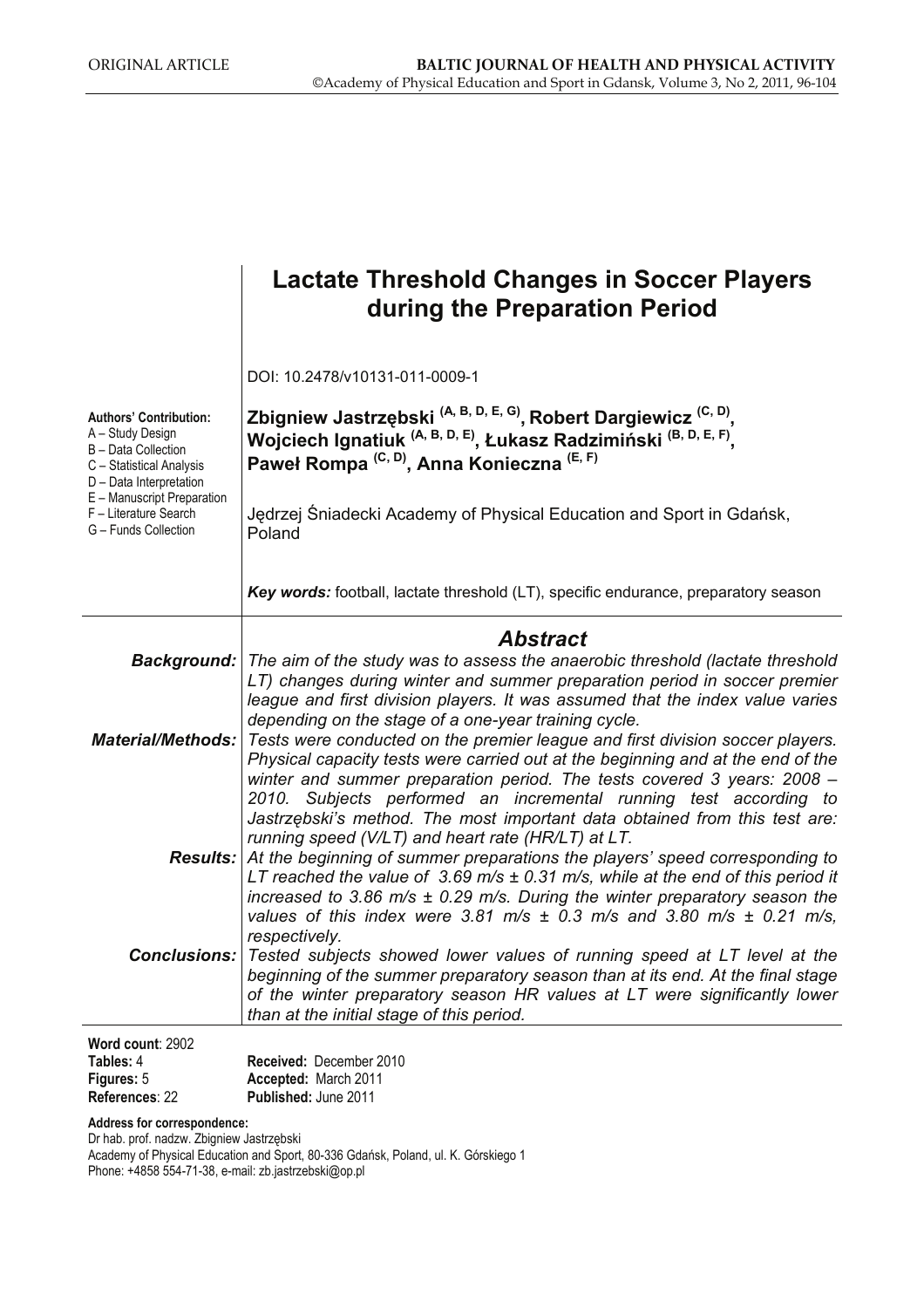# **Introduction**

Anaerobic threshold was first defined by Wasserman and McIlroy in 1964 [1]. It was described as "an oxygen consumption level above which aerobic energy release is supported by the anaerobic system" [2]. On the graph it was marked by the point at the beginning of a nonlinear increase in lungs ventilation in relation to oxygen consumption during the incremental effort. In this phase oxygen demand exceeds oxygen supply and most of pyruvic acid transforms into lactic acid. This substance is buffered by the bicarbonate system. Nevertheless, there are some side effects: an increase in carbon dioxide compressibility in blood and a concentration of hydrogen ions (H+). Furthermore, the compensatory reaction for metabolic acidity starts which engages a sudden increase in lungs ventilation [3].

In 1976 Mader [in Pilis et al., 1996] described this term as the maximal training load at which, nonaccumulating lactate reaches the volume of about 4 mmol/l in arterial blood.

The evolution of physical capacity tests based on anaerobic (lactate) threshold was enabled by the development of lactate assessment methods in blood microsamples which occurred in the 1970s. Earlier, very dangerous brachial artery puncture was used, and only in laboratory. This development contributed significantly to creating many tests based on an assumption that  $LA = 4$ mmol/l of blood, which was used to assess physical capacity of sportsmen as well as non-active people.

Research on the lactate threshold in Poland began in the 1970s. Jaskólski was the first to compare ventilatory breakpoint values in sportsmen and a control group [3].

There are many terms in literature regarding the issue. Some of them are: Anaerobic Threshold – AT or AnT, Lactate Threshold – LT, Onset of Blood Lactate Accumulation - OBLA. Such a diversity in terminology derives from different methods of determining this index. While comparing the results, it is crucial that the data be obtained according to the same method [3].

Physical effort performed at LT intensity significantly influences cardio-vascular fitness as well as energy processes in cells. Therefore, LT is considered the best diagnostic index for aerobic capacity assessment [4].

Many authors confirmed a correlation between the LT level and an ability to perform longlasting, intensive work (r > 0.90) [5], the aerobic capacity of skeletal muscles, the percentage of slow twitch fibers (STF) and the density of capillaries in muscles [5]. The LT index simplifies an effective assessment of endurance training. Its value increases under the influence of endurance training applied for some to several dozen weeks in professionals and beginners as well. It is also stated that the period of six weeks of inactivity causes a significant decrease in the LT level. LT is sensitive to even minor post-training changes; therefore, it can be used to trace the subjects' current endurance level. LT determination enables easier individualization in sports team games. The coach can divide the team into several groups so that the players of similar endurance performance could develop this motor ability at their individual level [7].

Another advantage of LT application in sports training is evident in the fact of its high correlation with metabolic indices: adrenalin (A), noradrenalin (NaA), human growth hormone (hGH), glucose or indices of aerobic capacity: running time, lactic acid level (LA), workload, PWC170 index. LT can be easily established during performance (a small blood sample is taken a comfortable procedure in comparison with other invasive methods). LT can be tested during submaximal work, or moderate intensity. Test results are presented as measurable indices of physical work (running time, running speed, work volume [W] or [kgm]), which can be compared with results of previous tests, other teams' results or other disciplines' results [5,6].

LT value might be important information for soccer coaches. A higher level of LT means that a player is able to work with higher intensity during the game avoiding such fatigue effects as lactate accumulation. Due to sensitivity to the applied training loads, LT is a very useful index in determining the endurance level in sports like soccer.

A verification of players' aerobic capacity changes is an indispensible factor to evaluate the effectiveness of the training process particularly during the pre-season. The aim of the study was to assess the lactate (anaerobic) threshold changes in professional soccer players during the summer and winter preparatory seasons.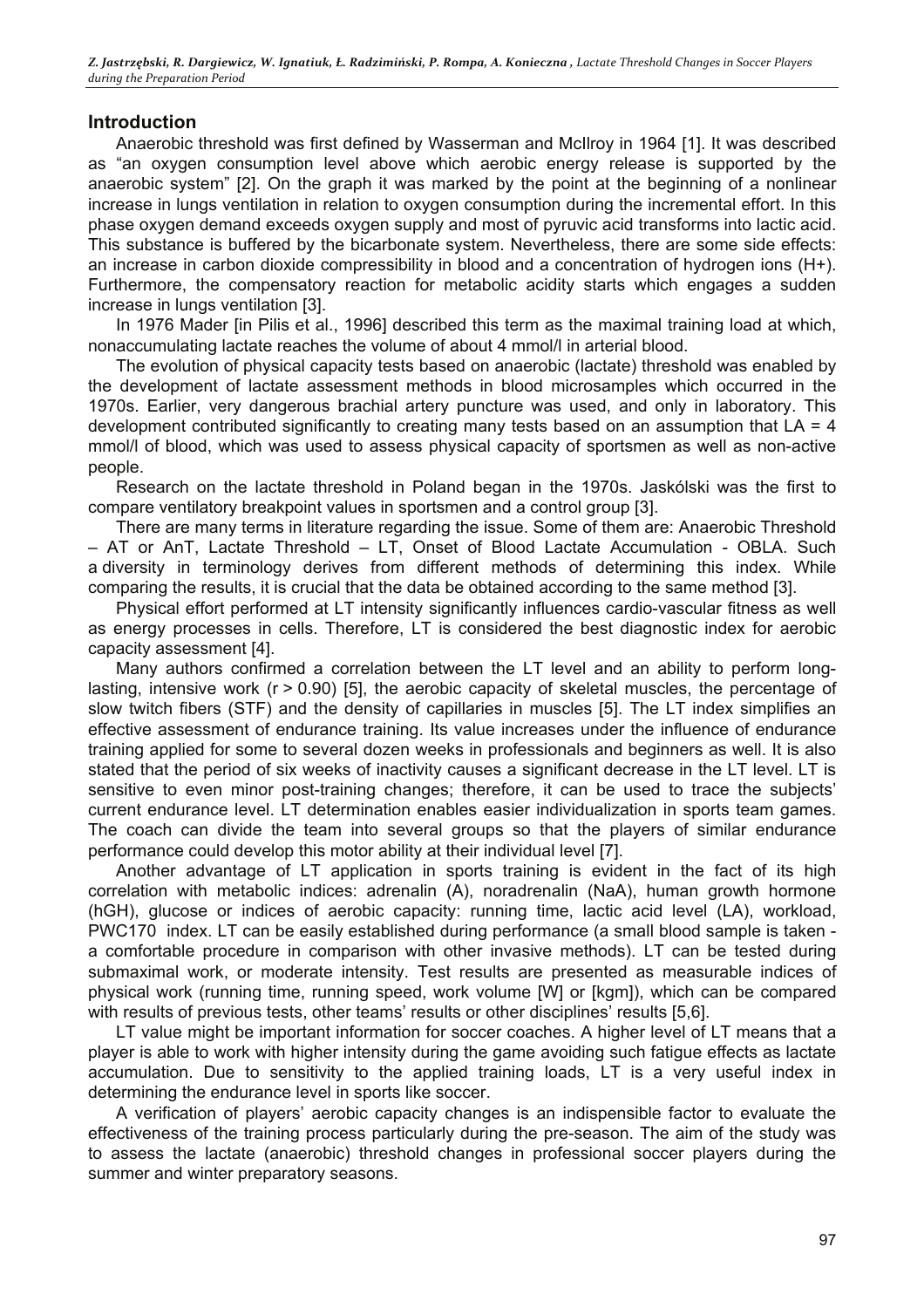### **Material and methods**

Polish "Ekstraklasa" [the highest level league] and the first league soccer players were submitted to the tests in years 2008-2010 (Table 1). Physical capacity tests were conducted during preparatory seasons: winter (at the beginning of the season  $-433$  subjects, at the end  $-79$ ) and summer (at the beginning  $-292$  soccer players, at the end  $-51$ ).

|  |  |  |  | Tab. 1. Players' physical characteristics |
|--|--|--|--|-------------------------------------------|
|--|--|--|--|-------------------------------------------|

| Part of the season | Age<br>[years] | Height<br>[cm] | Weight<br>[kg] |
|--------------------|----------------|----------------|----------------|
| B W (n = 433)      | 24.74          | 181.60         | 77.52          |
| $EW (n = 79)$      | 25.48          | 181.85         | 77.20          |
| $B S (n = 292)$    | 24.89          | 182.13         | 78.16          |
| $ES (n = 51)$      | 23.75          | 182.24         | 77.41          |

B – beginning of the preparatory season

E – end of the preparatory season

W – winter preparatory season

S – summer preparatory season

Soccer players were submitted to the incremental running test according to Jastrzębski's method [7]. No warming-up activity was applied beforehand due to low intensity of performance at the initial stage of the test. During resting time the heart rate (HR) was measured in a sitting position using a short-wave telemetry device (Polar Electro OY, Finland), and a blood sample was taken from the finger tip of the subjects in order to determine the lactacid level. The test started with a run at 2.8 m/s speed along an elliptic lane on the football pitch (length range:  $300$  m) – Figure 1. In order to confirm the running pace four sound signal control points were arranged (at the starting line, in the middle of the distance, at  $\frac{1}{4}$  and  $\frac{3}{4}$  of the distance). Each next course was conducted at speed higher than the previous one by 0.4 m/s. After each course of run, HR was measured and a blood sample taken. HR at the end of each stage was considered as a corresponding value to the running speed and the blood lactate concentration. The subjects continued running until exhaustion. After completing the test subjects rested for 5 min. Then HR was measured and a blood sample was taken for the last time. Blood samples were analyzed for lactate concentrations in a laboratory using EPOLL 200 spectrophotometer. The Beaver method [8] was used to determine the lactate threshold.

For more efficient organization the players were running in groups of three simultaneously. The second group started when the first one reached the point of  $\frac{3}{4}$  of the distance. The amount of laps in subsequent courses was ordained so that the running time span of 1 course ranged from 3 min 45 s to 4 min 30 s. It is assumed that physiological functions dependent on physical effort stabilize within this time period. Time needed to cover subsequent laps can be calculated by this formula:

$$
t=\frac{\,s\,}{\,v\,}
$$

v – running speed s – distance covered

t – running time

Time needed to cover the next lap equals the ratio of the distance covered (one lap length) to the running speed (from 2.8 m/s to 5.2 m/s, increased by 0.4 m/s).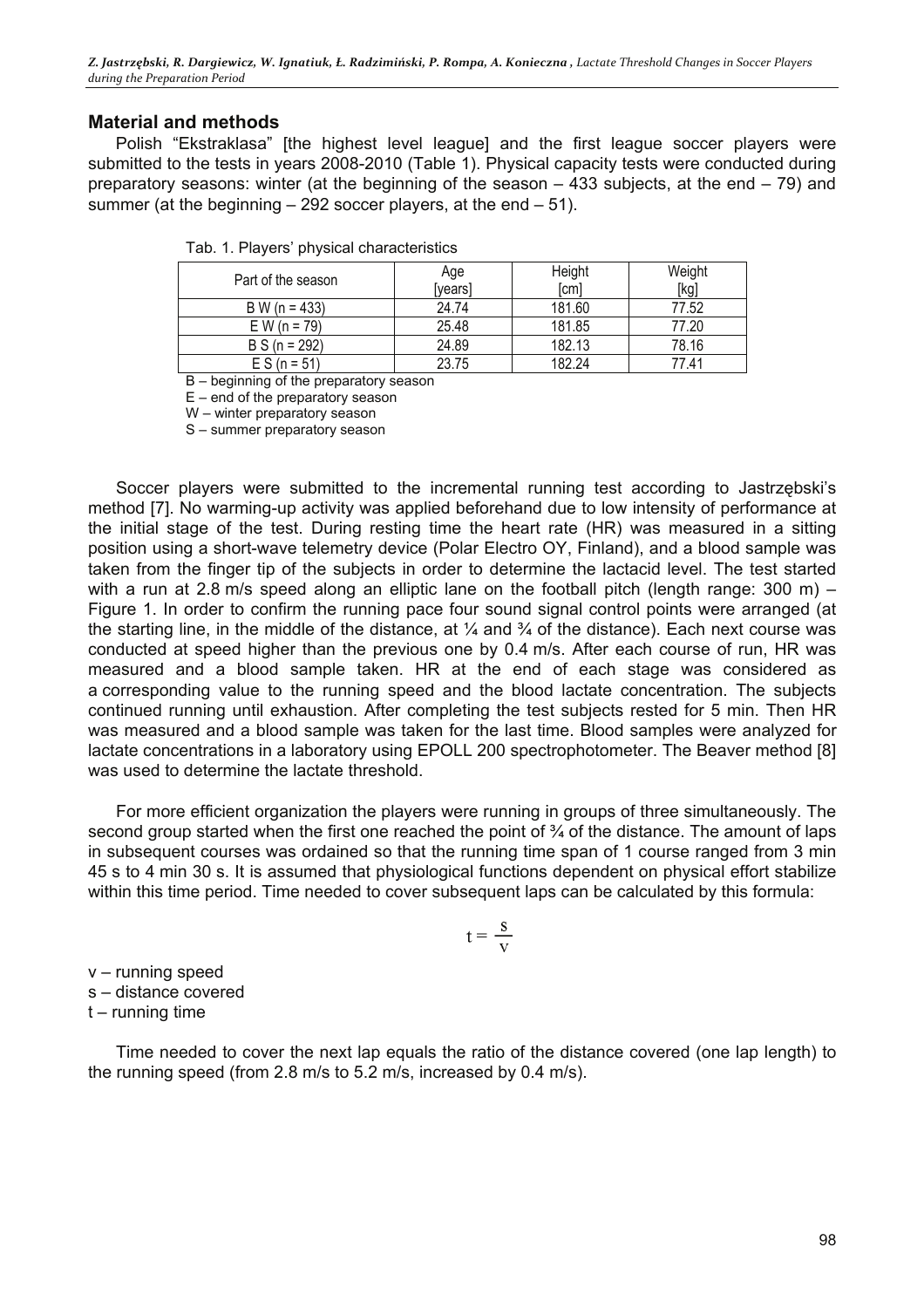

Fig. 1. Scheme of the running lane during an incremental running test

The most important indices determined by this test are: the running speed (V/LT) and the heart rate (HR/LT) performed at LT intensity. For practical reasons, the subjects of similar V/LT values were allocated to the running group of similar abilities.

Statistica 9 version was used for data analysis. Homogeneity of variables dispersion with normality was checked with Shapiro-Wilk test. Significant differences were stated by Mann-Whitney U test at p≤0.05.

#### **Results**

Table 2 presents Shapiro-Wilk test results verifying V/LT and HR/LT variables dispersion. No homogeneity with normality was stated at the beginning and at the end of each preparatory season (p<0.05). Therefore, non-parametric statistical techniques were used for data comparison.

| Variable                 | р        |
|--------------------------|----------|
| HR/LT B W [beats/min]    | $0.006*$ |
| <b>V/LT</b><br>B W [m/s] | $0.000*$ |
| HR/LT E W [beats/min]    | $0.050*$ |
| V/LT<br>$E$ W[m/s]       | $0.001*$ |
| HR/LT B S [beats/min]    | $0.004*$ |
| <b>V/LT</b><br>B S [m/s] | $0.000*$ |
| HR/LT E S [beats/min]    | 0.269    |
| V/LT<br>$E S$ [m/s]      | $0.047*$ |

Tab. 2 Shapiro-Wilk test results for the heart rate and the running speed at LT at the beginning and the end of the summer and winter preparatory season.

 $B -$  beginning of the preparatory season;  $E -$  end of the preparatory season

\* statistically significant differences at p≤0.05

An analysis of the running speed at LT changes during the summer preparatory season shows that the players achieved significantly (p=0.002) higher values of this index at the end of this season (Fig. 2). No significant differences between mean values of HR/LT index (171 vs 170 bpm) at the beginning and at the end of the summer preparatory season were stated. The range of

W – winter preparatory season; S – summer preparatory season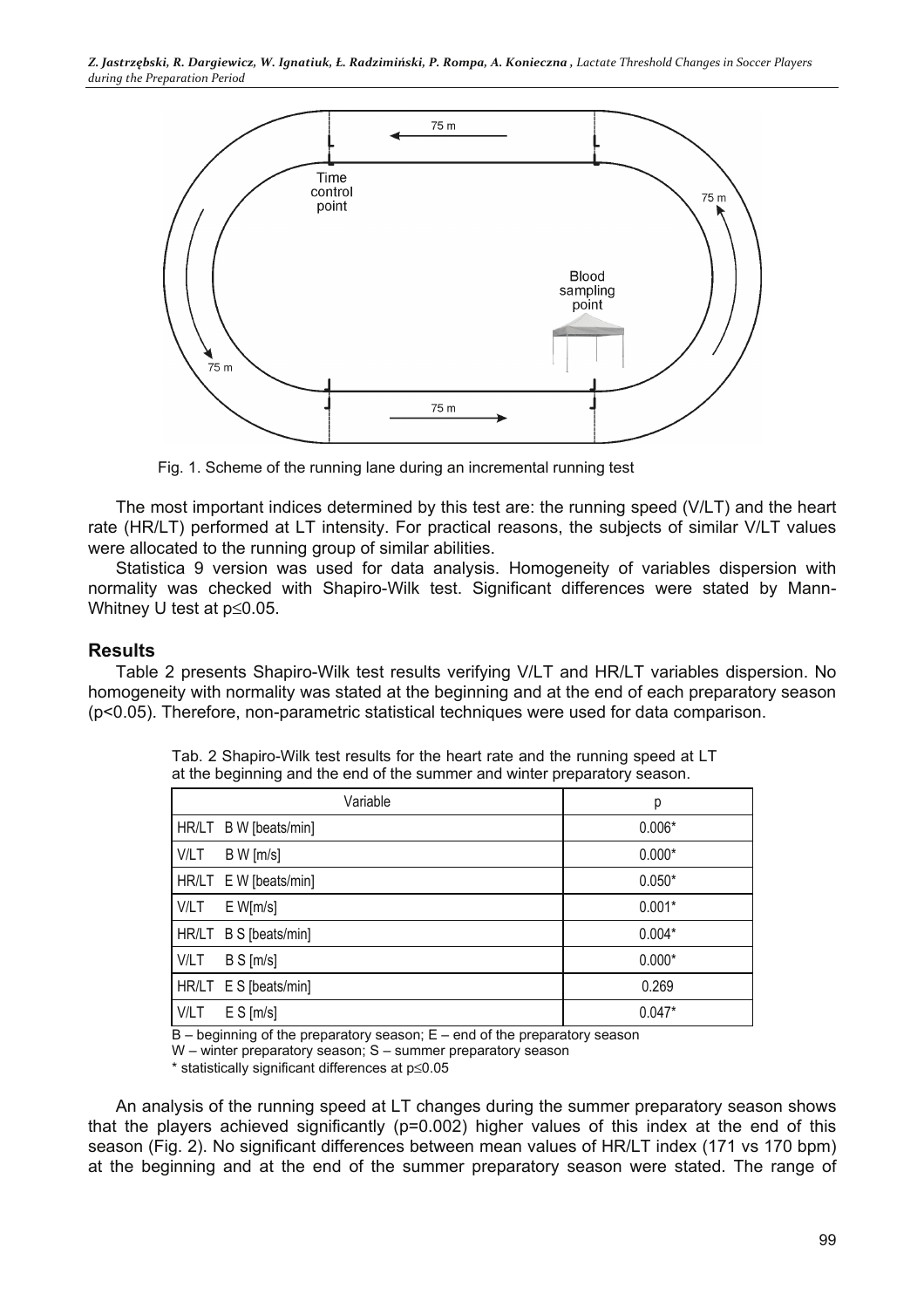results at the end of the summer preparatory season is fully encompassed by the results range at the beginning of this season. Quarter deviations of both groups reached similar values (Fig. 3).



Fig. 2. Quarter deviations and results range of running speed at LT at the beginning (1) and at the end (2) of the summer preparatory season (\*statistically significant differences at p≤0.05)



Fig. 3. Quarter deviations and results range of the heart rate at LT of soccer players at the beginning (1) and at the end (2) of the summer preparatory season

No significant differences were stated between mean values of V/LT index (3.74 vs 3.77 m/s) in the tested subjects during winter preparations (Fig. 4). The range of results at the end of the winter preparatory season is entirely encompassed by the results range at its end. Quarter deviations for both groups show similar values. An analysis of the heart rate at LT intensity during the winter preparatory season confirmed significantly (p=0.0001) lower values reached by the tested subjects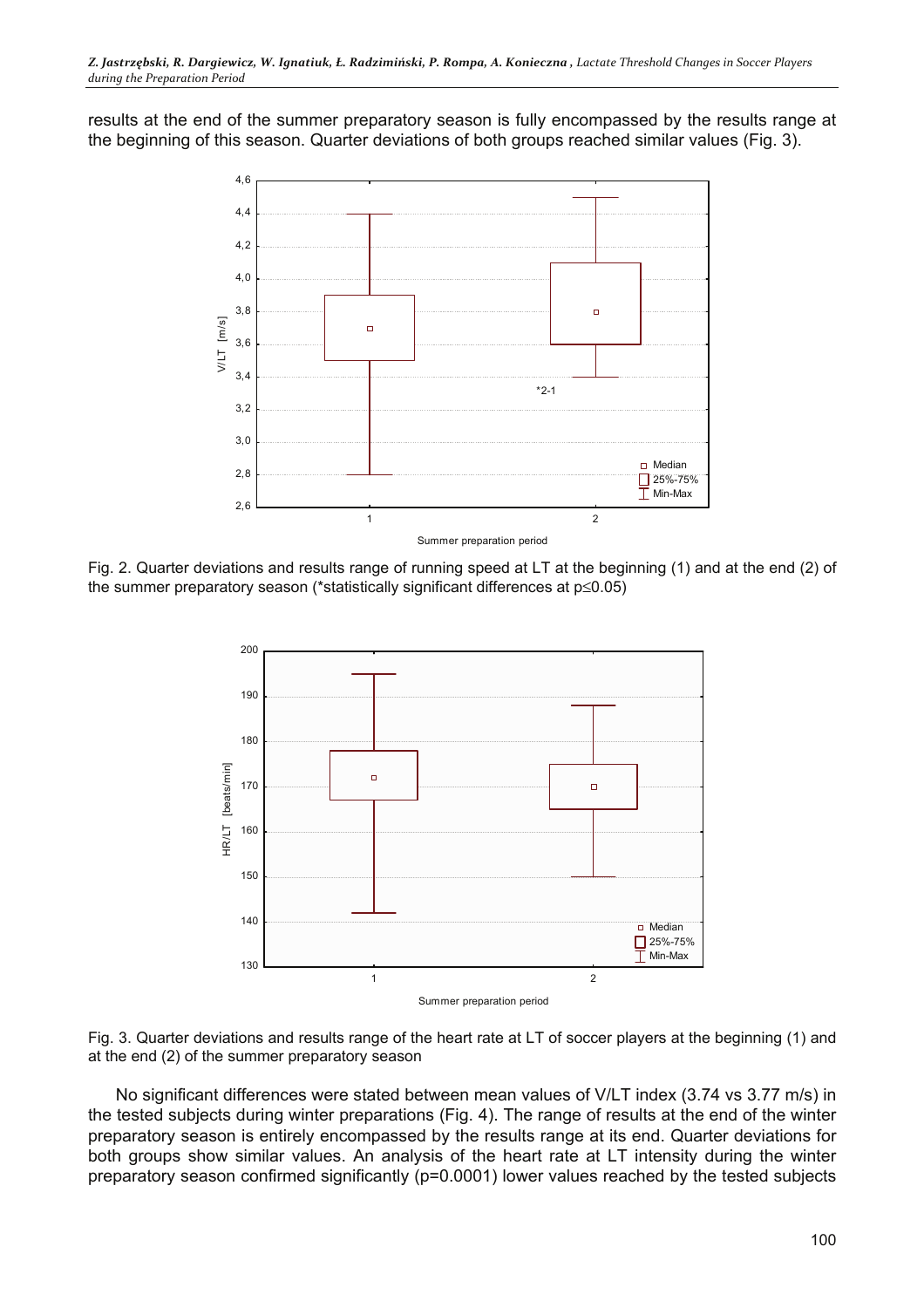at the end of this season (Fig. 5). HR at LT decreased from 173 bpm before the pre-season to 166 bpm after preparations. Additionally, changes in lactate concentration and the heart rate during the incremental running tests carried out at four different season time points are presented in Tables 3 and 4.



Fig. 4. Quarter deviations and results range of the running speed at LT in footballers at the beginning (1) and at the end (2) of the winter preparation period



Fig. 5. Quarter deviations and results range of HR/LT index [bpm] in soccer players at the beginning (1) and at the end (2) of the winter preparation period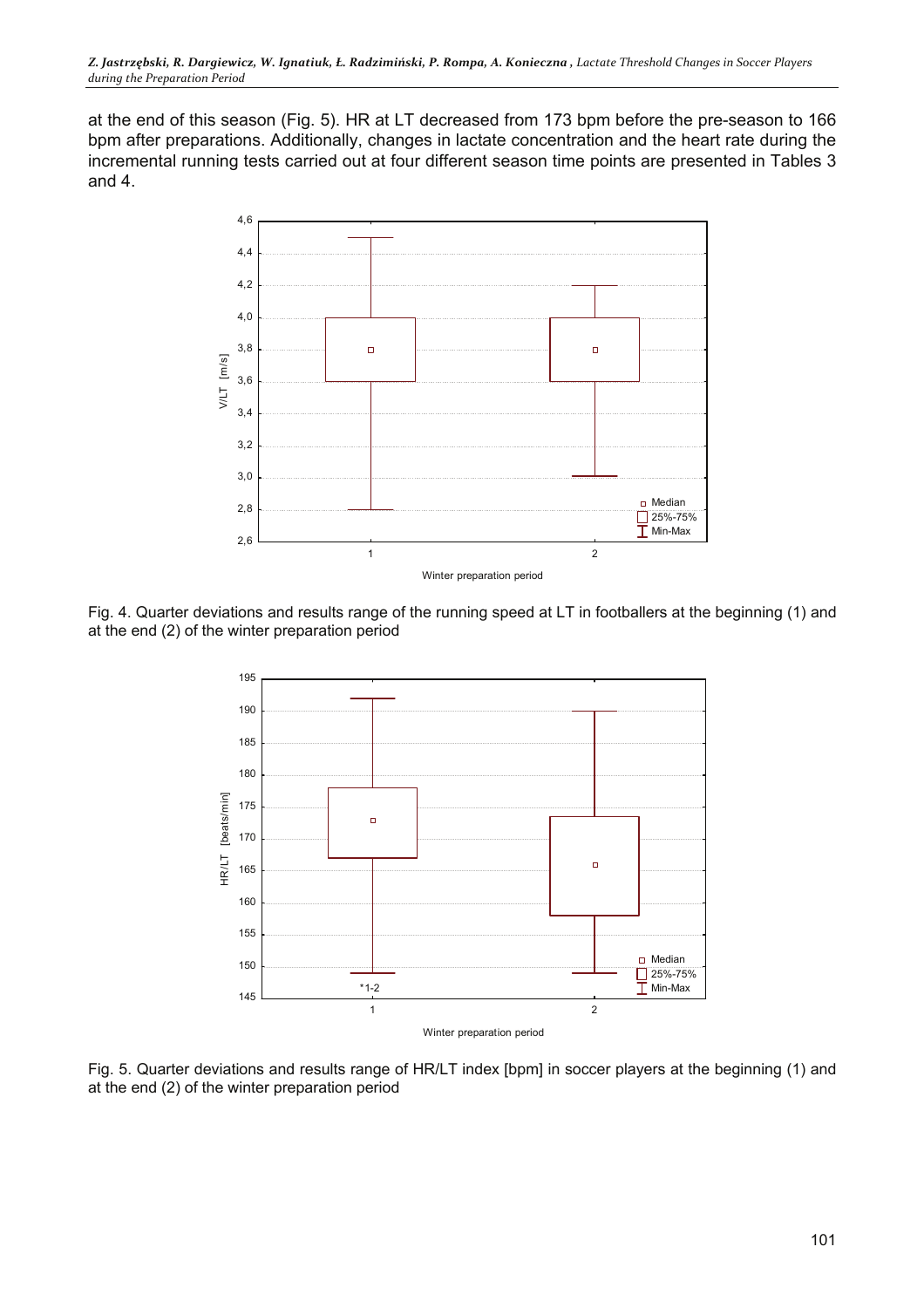| Part of the season | Rest | 2.8  | 3.2  | 3.6  | 4.0  | 4.4  | 4.8   | After 5 |
|--------------------|------|------|------|------|------|------|-------|---------|
|                    |      | m/s  | m/s  | m/s  | m/s  | m/s  | m/s   | min     |
| LC at B W [mmol/l] | .54  | 2.22 | 2.75 | 3.85 | 5.57 | 8.71 | 11.15 | 10.86   |
| LC at E W [mmol/l] | 1.56 | 2.23 | 2.79 | 3.78 | 5.55 | 8.34 | 10.80 | 10.95   |
| LC at B S [mmol/l] | . 61 | 2.38 | 3.06 | 4.19 | 6.17 | 9.13 | 11.56 | 10.50   |
| LC at E S [mmol/l] | .40  | .94  | 2.39 | 3.47 | 4.93 | .59  | 10.45 | 9.10    |

#### Tab. 3. Mean values of lactate concentration (LC) [mmol/l] according to the running speed

 $B$  – beginning of the preparatory season;  $E$  – end of the preparatory season; W – winter preparatory season S – summer preparatory season

|  | Tab. 4. Mean values of HR [bpm] according to the running speed |
|--|----------------------------------------------------------------|
|--|----------------------------------------------------------------|

| Part of the season |      | 2.8 | 3.2 | 3.6 | 4.0 | 4.4 | 4.8 | After 5 |
|--------------------|------|-----|-----|-----|-----|-----|-----|---------|
|                    | Rest | m/s | m/s | m/s | m/s | m/s | m/s | min     |
| HR at B W [bpm]    | 68   | 144 | 157 | 170 | 179 | 187 | 190 | 104     |
| HR at E W [bpm]    | 61   | 136 | 150 | 163 | 173 | 182 | 188 | 99      |
| HR at B S [bpm]    |      | 145 | 160 | 172 | 181 | 188 | 192 | 108     |
| HR at E S [bpm]    | 66   | 137 | 151 | 164 | 173 | 182 | 187 | 102     |

 $B$  – beginning of the preparatory season;  $E$  – end of the preparatory season; W – winter preparatory season

S – summer preparatory season

#### **Discussion**

The main conclusion of this study is that running velocity at the lactate threshold significantly increased during the summer preparation period. No significant changes were observed during winter preparations. The effectiveness of summer pre-season training was higher than in winter.

It is widely known that aerobic training increases the heart size and the stroke volume [9], which provokes lower values of the resting heart rate. This thesis is confirmed by our results. Resting values of HR decreased after completing both winter (-7 bpm) and summer (-5 bpm) preparations. That might indicate that pre-season training included a large volume of aerobic intensity exercises.

In Poland the winter preparation period is usually longer. At the beginning of the winter preseason training there is more time for low intensity aerobic efforts while the summer preparations involve a large amount of exercises improving speed-endurance. This might be a reason for HR/LT index decrement during the winter preparation period. A significant improvement in speed velocity at LT during the summer preparations might be caused by applying numerous high-intensity aerobic efforts.

According to Bangsbo, during a match 70% of ATP is released by aerobic processes [10]. Ekblom [11] estimates this value at 80%. Nevertheless, both aerobic and anaerobic capacity should be developed in football players. During a match aerobic work is performed below the LT level, e.g. while dribbling the ball. Anaerobic performance occurs while accelerating, changing direction fast, sliding, jumping up or shooting goals [12]. Repeated practice of these techniques leads to anaerobic capacity improvement – both lactacid (anaerobic glycolytic) and alactacid (ATP-CP system). A high level of lactate in blood proves this claim. During a match LA concentration in blood can even exceed the value of 10 mmol/l in professional footballers [10,11].

Aerobic and anaerobic capacity increment is the usual effect of pre-season training [13,14,15]. In our study this assumption was completed only during the summer preparation period. Results of Clark's et al. [16] studies show that oxygen uptake corresponding to the anaerobic threshold is a more changeable index than the maximal oxygen uptake. Additionally, they observed the lowest level of AT prior to pre-season training.

Śledziewski [17] conducted tests with footballers on a mechanical treadmill. The lowest values of indices concerned were evident in LT intensity work at the beginning of the preparatory season. This tendency occurs not only among the highest level football divisions but in lower level leagues as well. According to this author, the mean value of the running speed at LT in premier league footballers reached 3.62  $\pm$  0.48 m/s at the beginning of the preparatory season and 3.59  $\pm$  0.52 m/s in the first league players. These test results as well as ours prove the fact that during the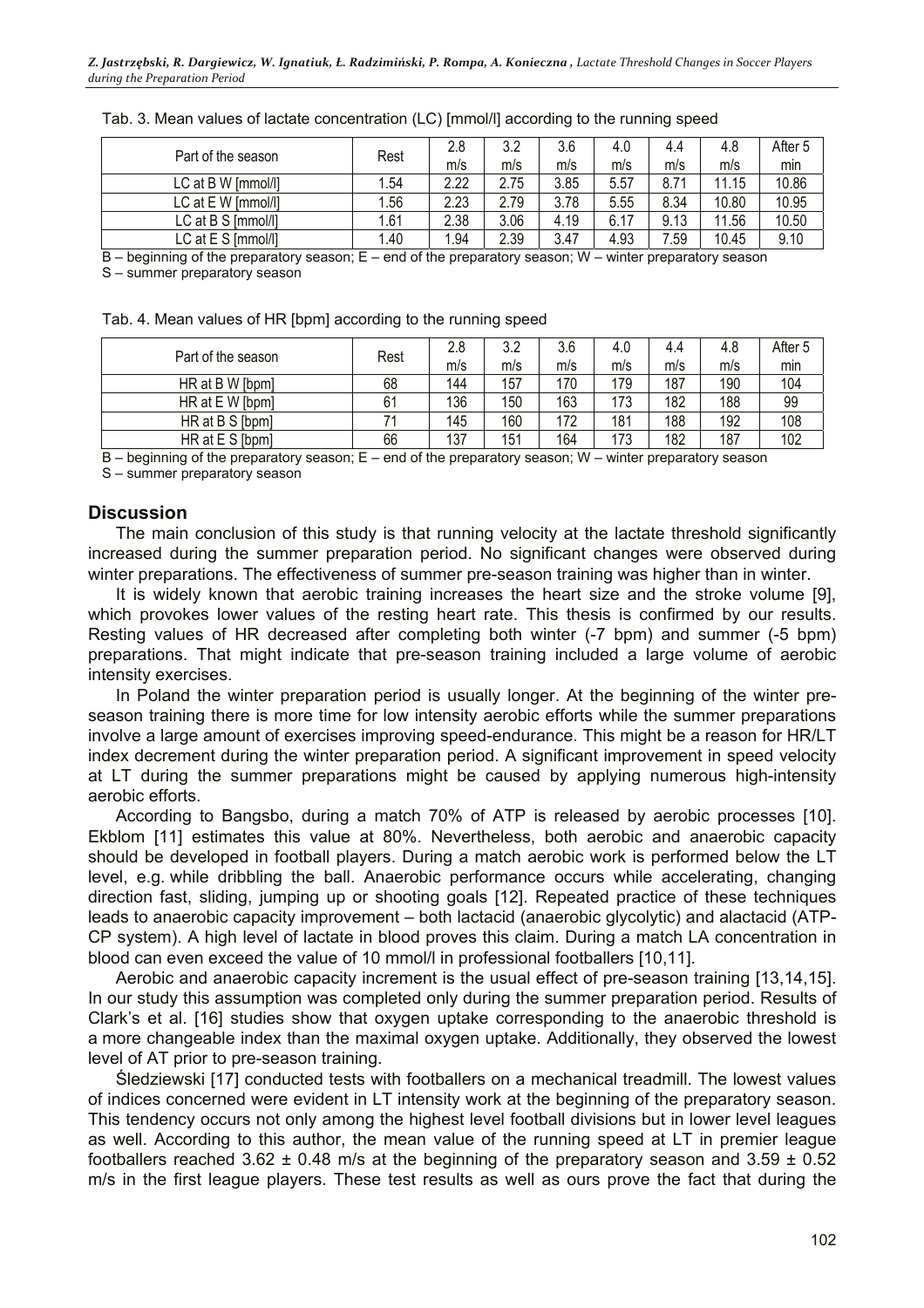preparatory season soccer players achieve lower index values at the beginning of this period (3.69  $\pm$  0.31 m/s) than at its end (3.80  $\pm$  0.29 m/s). By contrast, no significant differences were stated between tests in winter  $(3.73 \pm 0.30 \text{ m/s}$  and  $3.74 \pm 0.21 \text{ m/s}$  respectively).

Jastrzębski [7] carried out studies according to the same method as in the present work on football premier division team Amica Wronki at the beginning of the preparatory season before autumn competitions. The mean value of running speed at LT was  $3.51 \pm 0.23$  m/s. The result was worse by 0.18 m/s than in subjects tested in this study.

Zarzeczny et al. [18] tested Odra Wodzisław football players (a premier league team) at the end of the winter preparatory season. The subjects were submitted to a run on an electrical treadmill (Jaeger brand) with 3° inclination. The test started with the initial speed of 6 km/h (1.66 m/s) and gradually increased every 3 minutes by 2 km/h (0.56 m/s). After the termination maximal oxygen uptake (VO2max) was determined by a gas analyser (Jeager brand). Moreover, during rest time and the third minute of each course the heart rate (HR) was registered based on electrocardiographic curve and a blood sample was taken from a finger tip to estimate lactate concentration using the enzymatic method. Next, LT level was determined based on LA concentration according to Beaver log-log method [19]. Mean values of running speed at LT obtained by Odra Wodzisław footballers were  $3.74 \pm 0.4$  m/s and exceeded our results by 0.1 m/s. Their results also deviated more from the mean value  $(3.64 \pm 0.21 \text{ m/s})$ .

McMillan et al. [20] analyzed changes in indices typical of LT in 18-year-old Scottish soccer players. The subjects were submitted to a submaximal lactacid test on a treadmill. At the beginning of the summer preparatory season the mean value of the running speed at LT was  $3.78 \pm 0.25$  m/s and exceeded the average value (median) from our studies by 0.09 m/s. The heart rate at LT results differed significantly. In Scots the mean value was 190 bpm while in Polish professionals it reached 172 bpm.

Jastrzębski and Laurentowska [21] conducted studies among triathletes, evidently endurance sport participants, on a treadmill. The results proved that the running speed at LT values registered in the athletes were 5.15 m/s. This means about 1.5 m/s higher than in soccer players.

Ronikier [22] claims that untrained persons reach LT level at the running speed of 3.0 m/s  $\pm$  0.5 m/s, poorly trained at 4.0–4.7 m/s and well trained 5.3–5.6 m/s. According to this scale, the tested footballers take place between untrained and poorly trained subjects.

# **Conclusions**

At the beginning of the summer preparation period soccer players reached lower values of the running speed corresponding to LT than at the final stage of this period.

Significantly lower HR values at LT were evident at the end of the winter preparation period than at the beginning of this season.

# **References**

- 1. Wasserman K, McIlroy MB. Detecting the threshold of anaerobic metabolism in cardiac patients during exercise. *Am J Cardiol* 1964;14:844-52.
- 2. Zdanowicz R. Znaczenie progu beztlenowego w rozwoju zdolności wysiłkowych człowieka [in Polish] [The significance of lactate threshold in the development of human effort capabilities]. In: Stupnicki R, editor. Wybrane zagadnienia fizjologii wysiłku fizycznego [Selected issues of the physiology of physical effort]. Warszawa: Instytut Sportu; 1992, 9-37.
- 3. Pilis W, Zarzeczny R, Langfort J. Próg przemian beztlenowych [in Polish] [Lactate threshold]. Katowice: AWF; 1996.
- 4. Jaskólski A, Jaskólska A. Podstawy fizjologii wysiłku fizycznego z zarysem fizjologii człowieka [in Polish] [Basics of the physiology of physical effort with an outline of human physiology]. Wrocław: AWF; 2005.
- 5. Kozłowski S, Nazar K, editors. Wprowadzenie do fizjologii klinicznej [Introduction to clinical physiology]. Warszawa: PZWL; 1999.
- 6. Ronikier A. Fizjologia sportu [in Polish] [Physiology of sport]. Warszawa: COS; 2001.
- 7. Jastrzębski Z. Zakres obciążeń treningowych w piłce nożnej i ręcznej a ich wpływ na rozwój sportowy zawodników [in Polish] [The range of training loads in soccer and handball and their influence of the athletes' sports development]. Gdańsk: AWFiS; 2004.